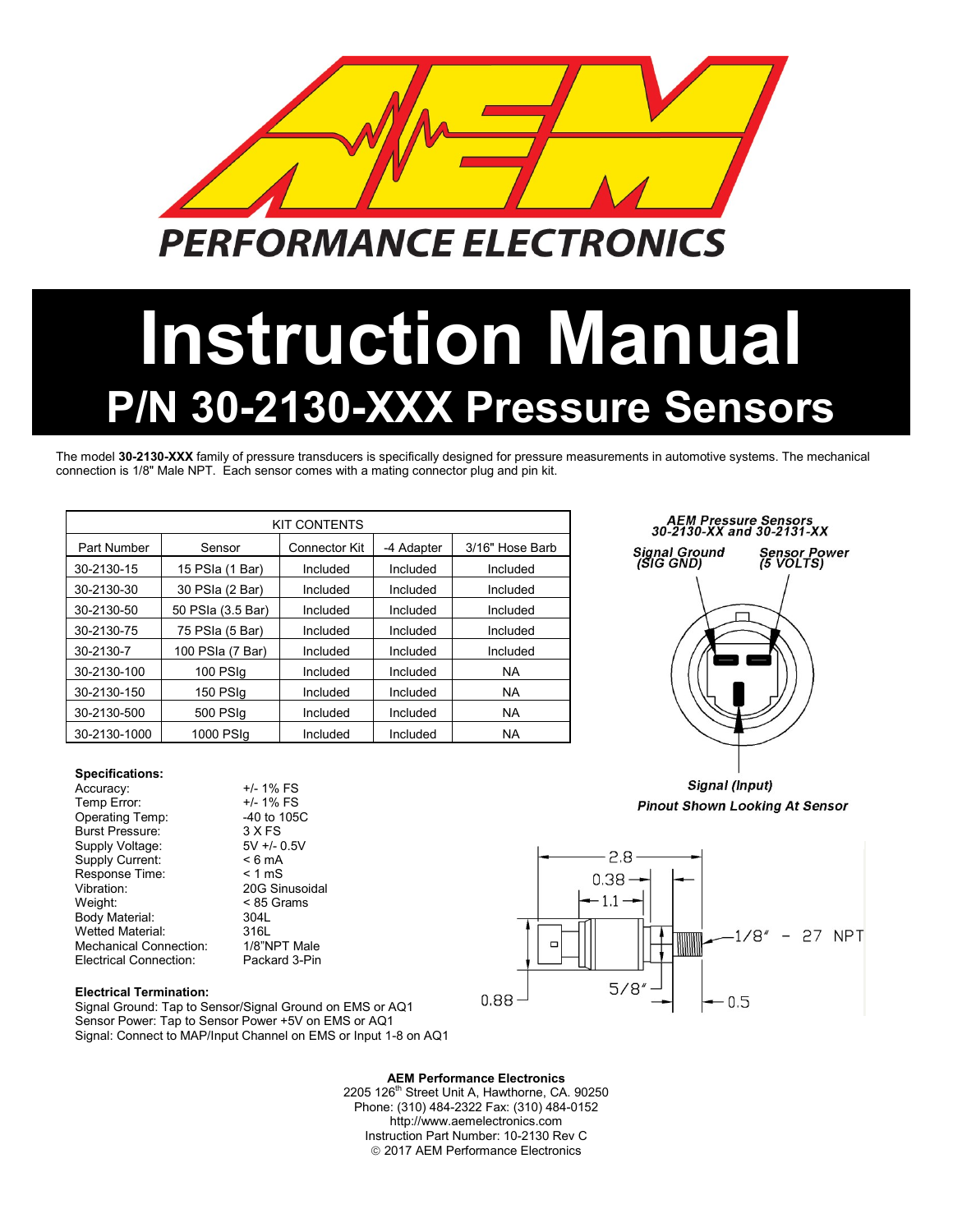#### **IMPORTANT!**

The terminals are "Pull to Seat" meaning you must feed the wire through the connector housing **BEFORE** you crimp on the terminals. The wire is then pulled back into the housing and the terminal locks in place. The terminal cannot be inserted or removed from the rear (wire side entry) of the housing. See Figure 1. Below



Figure 1. Connector Assembly Showing Pull to Seat Terminal

### **VOLTAGE OUTPUT**

| Voltage        | 30-2130-15     | 30-2130-30      | 30-2130-50      | 30-2130-75      | 30-2130-7       | 30-2130-100 | 30-2130-150 | 30-2130-500 | 30-2130-1000 |
|----------------|----------------|-----------------|-----------------|-----------------|-----------------|-------------|-------------|-------------|--------------|
| Range          | -14.7-0.3 PSIa | -14.7-15.3 PSIa | -14.7-35.3 PSIa | -14.7-60.3 PSIa | -14.7-85.3 PSIa | 0-100 PSIq  | 0-150 PSIq  | 0-500 PSIq  | 0-1,000 PSIq |
| 0.5            | $-14.7$        | $-14.7$         | $-14.7$         | $-14.7$         | $-14.700$       | $\Omega$    | $\mathbf 0$ | 0           | $\mathbf 0$  |
| 0.75           | $-13.763$      | $-12.825$       | $-11.575$       | $-10.013$       | $-8.450$        | 6.25        | 9.375       | 31.25       | 62.5         |
| $\mathbf{1}$   | $-12.825$      | $-10.95$        | $-8.45$         | $-5.325$        | $-2.200$        | 12.5        | 18.75       | 62.5        | 125          |
| 1.25           | $-11.888$      | $-9.075$        | $-5.325$        | $-0.637$        | 4.050           | 18.75       | 28.125      | 93.75       | 187.5        |
| 1.5            | $-10.95$       | $-7.2$          | $-2.2$          | 4.05            | 10.300          | 25          | 37.5        | 125         | 250          |
| 1.75           | $-10.013$      | $-5.325$        | 0.925           | 8.738           | 16.550          | 31.25       | 46.875      | 156.25      | 312.5        |
| $\overline{2}$ | $-9.075$       | $-3.45$         | 4.05            | 13.425          | 22.800          | 37.5        | 56.25       | 187.5       | 375          |
| 2.25           | $-8.138$       | $-1.575$        | 7.175           | 18.113          | 29.050          | 43.75       | 65.625      | 218.75      | 437.5        |
| 2.5            | $-7.2$         | 0.3             | 10.3            | 22.8            | 35.300          | 50          | 75          | 250         | 500          |
| 2.75           | $-6.263$       | 2.175           | 13.425          | 27.488          | 41.550          | 56.25       | 84.375      | 281.25      | 562.5        |
| 3              | $-5.325$       | 4.05            | 16.55           | 32.175          | 47.800          | 62.5        | 93.75       | 312.5       | 625          |
| 3.25           | $-4.388$       | 5.925           | 19.675          | 36.863          | 54.050          | 68.75       | 103.125     | 343.75      | 687.5        |
| 3.5            | $-3.45$        | 7.8             | 22.8            | 41.55           | 60.300          | 75          | 112.5       | 375         | 750          |
| 3.75           | $-2.513$       | 9.675           | 25.925          | 46.238          | 66.550          | 81.25       | 121.875     | 406.25      | 812.5        |
| 4              | $-1.575$       | 11.55           | 29.05           | 50.925          | 72,800          | 87.5        | 131.25      | 437.5       | 875          |
| 4.25           | $-0.637$       | 13.425          | 32.175          | 55.613          | 79.050          | 93.75       | 140.625     | 468.75      | 937.5        |
| 4.5            | 0.3            | 15.3            | 35.3            | 60.3            | 85.300          | 100         | 150         | 500         | 1000         |

#### **12 MONTH LIMITED WARRANTY**

Advanced Engine Management Inc. warrants to the consumer that all AEM High Performance products will be free from defects in material and workmanship for a period of twelve (12) months from date of the original purchase. Products that fail within this 12-month warranty period will be repaired or replaced at AEM's option, when determined by AEM that the product failed due to defects in material or workmanship. This warranty is limited to the repair or replacement of the AEM part. In no event shall this warranty exceed the original purchase price of the AEM part nor shall AEM be responsible for special, incidental or consequential damages or cost incurred due to the failure of this product. Warranty claims to AEM must be transportation prepaid and accompanied with dated proof of purchase. This warranty applies only to the original purchaser of product and is nontransferable. All implied warranties shall be limited in duration to the said 12 month warranty period. Improper use or installation, accident, abuse, unauthorized repairs or alterations voids this warranty. AEM disclaims any liability for consequential damages due to breach of any written or implied warranty on all products manufactured by AEM. Warranty returns will only be accepted by AEM when accompanied by a valid Return Goods Authorization (RGA) number. Product must be received by AEM within 30 days of the date the RGA is issued.